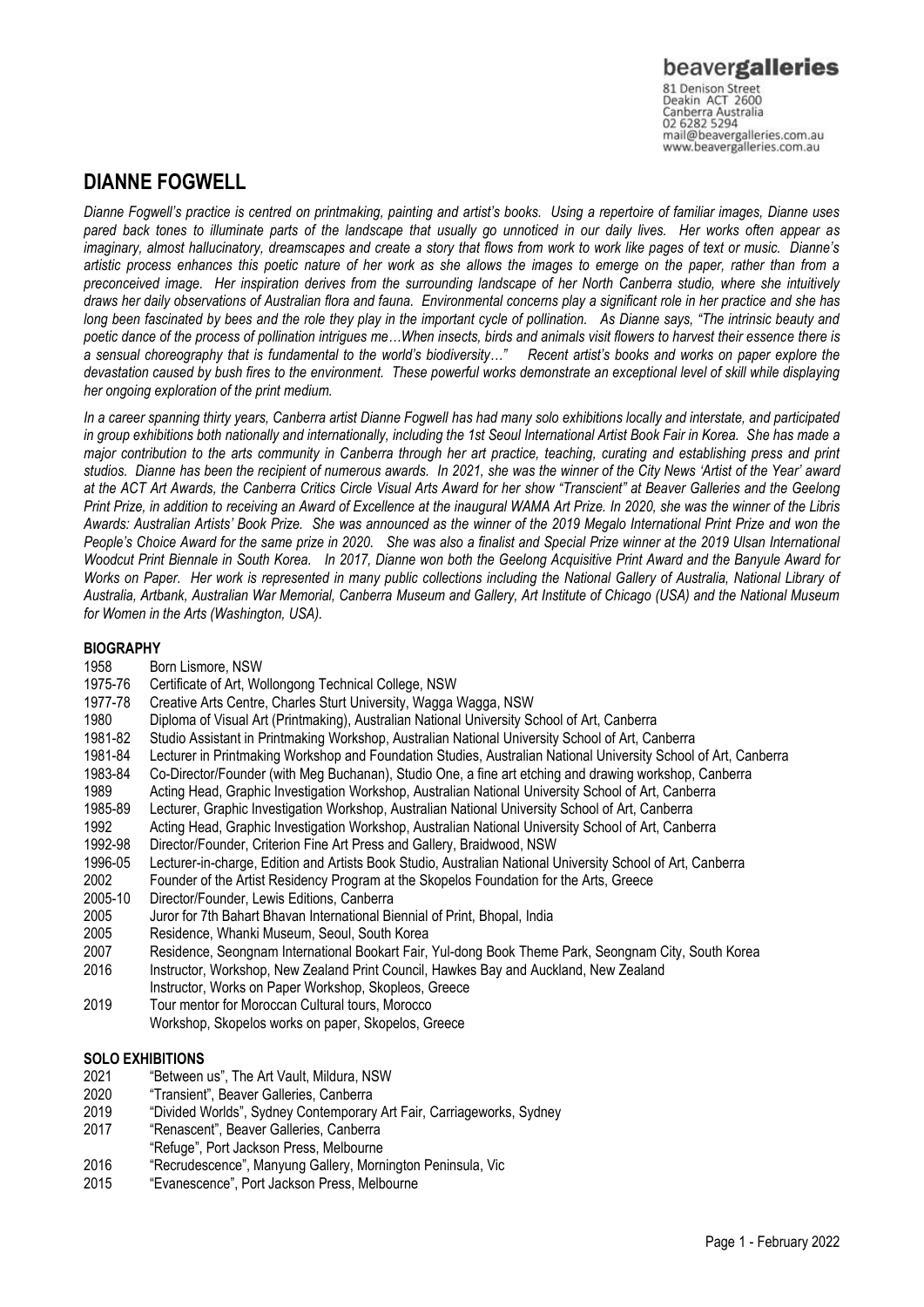## beavergalleries

81 Denison Street<br>Deakin ACT 2600 Canberra Australia<br>02 6282 5294<br>mail@beavergalleries.com.au www.beavergalleries.com.au

- 2014 "Inflorescence", Beaver Galleries, Canberra<br>2011 "Shelter", Beaver Galleries, Canberra
- 2011 "Shelter", Beaver Galleries, Canberra<br>2010 "The walled garden", Catherine Asqui
- 2010 "The walled garden", Catherine Asquith Gallery, Melbourne<br>2008 "Dianne Fogwell works on paper", Arthouse Gallery, Mack
- "Dianne Fogwell works on paper", Arthouse Gallery, Mackay, Qld "Elements", Charles Sturt University, Wagga Wagga, NSW
- "Habitat", Beaver Galleries, Canberra
- "Serendipity", Catherine Asquith Gallery, Melbourne
- 2007 Seoul International Artist Book Fair, Seoul, Korea
- 2005 "Waiting for Words", Whanki Museum, Seoul, Korea
- 2002 "Artist Books of Dianne Fogwell", Canberra Museum and Gallery<br>2001 "Resonance", Helen Maxwell Gallery, Canberra
- "Resonance", Helen Maxwell Gallery, Canberra
- 1994 "Affected Australian", Criterion Fine Art Gallery, Braidwood, NSW
- 1992 "Small Confessions", Criterion Fine Art Gallery, Braidwood, NSW
- 1990 "Homage to Ruben", Robb Street Gallery, Bairnsdale, Vic
- 1989 "Presents of Memory", Robb Street Gallery, Bairnsdale, Vic
- 1988 "Prints and Paintings", Giles Street Gallery, Canberra
- "Prints", Libby Edwards Gallery, Melbourne
- 1987 "Works on Paper", Solander Gallery, Canberra
- 1984 "Paperworks and Furniture", Contemporary Arts Space, Canberra

#### **SELECTED GROUP EXHIBITIONS**

| 2021 | "State of the Mark", Australian Galleries, Vic                                                                   |
|------|------------------------------------------------------------------------------------------------------------------|
|      | "Harbinger", Mildura Arts Centre, Vic                                                                            |
|      | "11 <sup>th</sup> Triennial of Chamaliers", France                                                               |
| 2020 | "Megalo International Print Prize", Megalo Print Studio and Gallery, Canberra                                    |
|      | "About the Land", Australian Galleries, Melbourne                                                                |
|      | "Navigating the Line", Australian Galleries, Sydney                                                              |
| 2019 | "Paper: cut, stain, fold, press", Beaver Galleries, Canberra                                                     |
|      | Guanlan International Print Biennial' China Printmaking Museum, Guanlan, Shenzhen, China                         |
|      | Ulsan International Woodcut Biennale, South Korea                                                                |
|      | "About the land", Australian Galleries, Melbourne                                                                |
|      | Megalo International Print Prize, Canberra                                                                       |
|      | Mildura Writers Festival Exhibition, the Art Vault, VIC                                                          |
|      | "Compassion - an exhibition of artist's books", Old Ambo Galleries, QLD                                          |
| 2018 | 9th International Printmaking Biennial of Douro 2018, Douro, Portugal                                            |
|      | "Deep Cuts", New England Regional Art Museum, Armidale, NSW                                                      |
|      | Swan Hill National Print and Drawing Award (finalist), Swan Hill Regional Art Gallery, Vic                       |
|      | Finalist, Libris Awards, Artspace Mackay, Mackay, Qld                                                            |
|      | "Material Wood: Art & Design", Messums Wiltshire, Wiltshire, UK                                                  |
| 2017 | Geelong acquisitive print award, Geelong Gallery, Vic                                                            |
|      | "3rd Global Print 2017", Douro, Portugal                                                                         |
|      | "On Paper", Solander Gallery, Wellington, New Zealand                                                            |
|      | 6 <sup>th</sup> Guanlan International Print Biennial, China Printmaking Museum, Guanlan, Shenzen                 |
| 2016 | "Literary Jokes, Games and Fantasy", artist's books, Regional Library, A Gertsena Kirov City, Ukraine            |
|      | "Open Books", Library and Archives Canada, Ottawa                                                                |
|      | "Open Books", Sanshang Museum of Contemporary Art, Hangzhou, China                                               |
|      | "Scratching the Surface", Port Jackson Press, Melbourne                                                          |
|      | "Proof: The Best of Contemporary Printmaking", Port Jackson Press, Melbourne                                     |
|      | "Eventide", Mornington Peninsula Regional Gallery, VIC                                                           |
|      | Silk Cut Award (finalist), Glen Eira City Council Gallery, Vic<br>2015                                           |
| 2014 | "The Inflorescence Ensemble", Sydney Fringe Festival, Vic                                                        |
| 2014 | City of Hobart Art Prize (finalist), Tas                                                                         |
|      | Silk Cut Award (finalist), Glen Eira City Council Gallery, Vic                                                   |
|      | "Open books", The Chinese University of Hong Kong                                                                |
|      | "Open books +", Logan Gallery, Qld, ADFA University, Canberra                                                    |
| 2013 | "Graphic Arts from the World - Australia and New Zealand", International Centre for Graphic Arts, Krakow, Poland |
|      | "Interiors", Manyung Gallery, Vic                                                                                |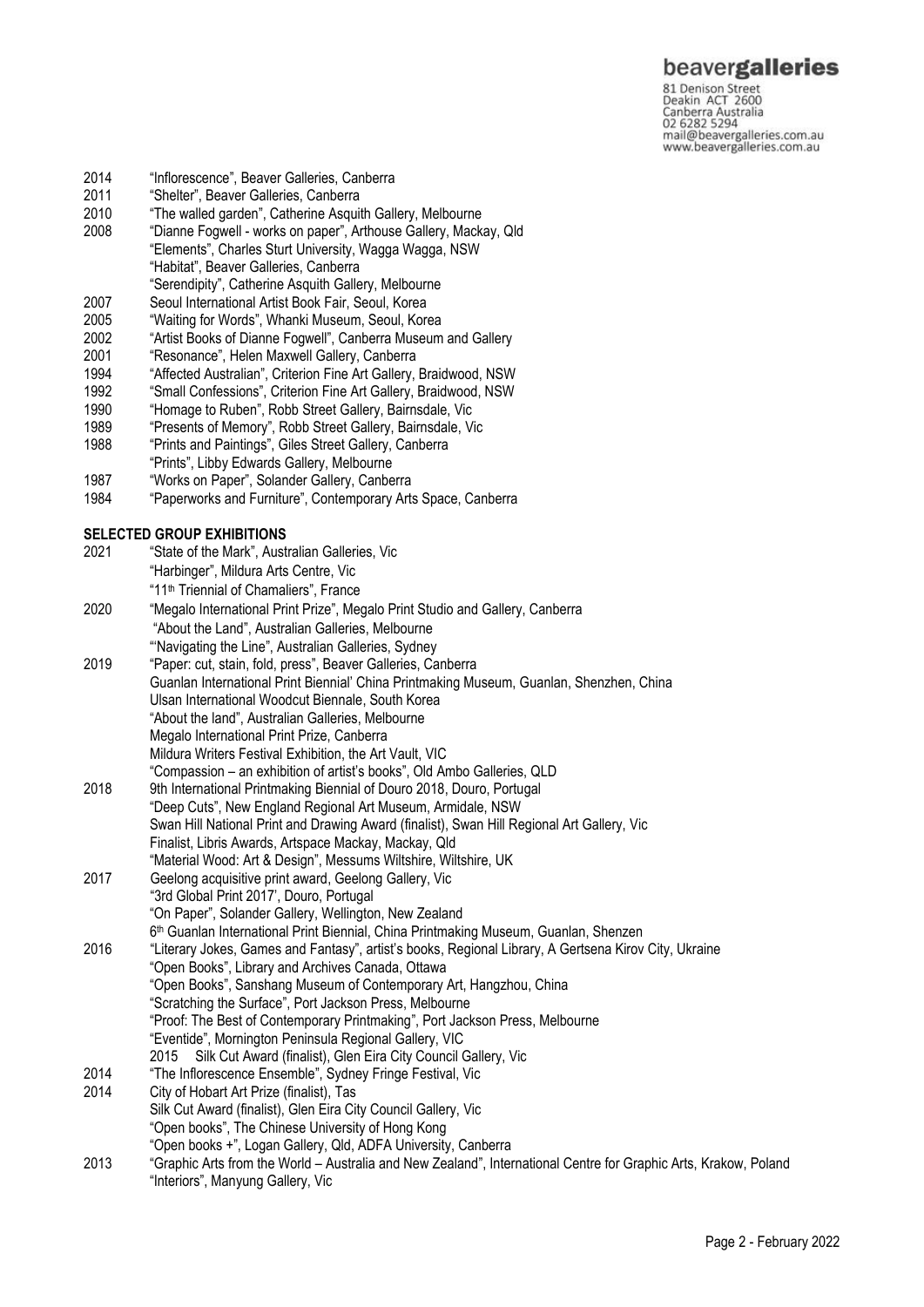**beavergalleries**<br> **81 Denison Street**<br>
Deakin ACT 2600<br>
Canberra Australia<br>
02 6282 5294<br>
mail@beavergalleries.com.au<br>
www.beavergalleries.com.au

| 2012           | Silk Cut Award (finalist), Glen Eira City Council Gallery, Vic<br>"Small works", Beaver Galleries, Canberra<br>"Portia Geach Portrait Prize" (finalist), S H Erwin Gallery, Sydney   |
|----------------|--------------------------------------------------------------------------------------------------------------------------------------------------------------------------------------|
| 2010           | "Lessons in History Vol. 2", Grahame Galleries, Brisbane<br>Adelaide Perry Prize for Drawing (finalist), Adelaide Perry Gallery, Sydney                                              |
|                | "People's Choice Award" (finalist), Swan Hill National Print and Drawing Award, Vic<br>"People's Choice Award" (finalist), Mount Eyre Art Prize, Rex Livingston Gallery, Sydney      |
| 2009           | Stanthorpe Art Festival (finalist), Stanthorpe Regional Art Gallery, Qld                                                                                                             |
|                | The Cricket Art Prize (finalist), touring exhibition, Sydney Cricket Ground, Sydney; Harrup Park Country Club, Mackay,<br>Qld; Don Bradman Museum, Bowral, NSW                       |
| 2008           | Burnie Art Prize (finalist), Burnie Regional Art Gallery, Tas<br>"Freestyle books", State Library of Queensland, Brisbane                                                            |
| 2007           | "How I entered here I cannot truly say: collaborative works from the ANU Edition and Artist Book Studio", touring                                                                    |
|                | exhibition, State Library of Victoria, Melbourne                                                                                                                                     |
|                | Lessons in History Vol.1: grahame galleries + editions, Brisbane, Qld                                                                                                                |
|                | SungNam International Book Art Fair, SungNam City, Korea                                                                                                                             |
| 2006           | City of Hobart Art Prize (finalist), Hobart                                                                                                                                          |
|                | Silk Cut Award (finalist), Glen Eira City Council Gallery, Melbourne                                                                                                                 |
|                | "Artist Books", Next Gallery, Southern Cross University, Lismore, NSW                                                                                                                |
|                | " 'How I entered here I cannot truly say': Collaborative works from the ANU Edition and Artist Book Studio", Bunbury<br>Regional Art Gallery, WA                                     |
|                | Krakow International Print Triennial, Krakow, Poland                                                                                                                                 |
|                | "Sister City Exchange", Nara, Japan                                                                                                                                                  |
| 2005           | "How I entered there I cannot truly say': Collaborative Works from the ANU Edition and Artist Book Studio", Artspace,                                                                |
|                | Mackay, Qld                                                                                                                                                                          |
|                | "Contrasts within the CSU Art Collection", Charles Sturt University, Wagga Wagga, NSW                                                                                                |
|                | "33", Port Jackson Press, Melbourne                                                                                                                                                  |
|                | "25 x 25", Megalo Arts Centre, Canberra<br>"Akky Von Optrop Fine Arts", 10th Sydney Art on Paper Fair, Byron Kennedy Theatre, Sydney                                                 |
|                | "Bookscapes; exploring contemporary Australian Artists Books", Port Jackson Press, Melbourne                                                                                         |
|                | "Books 05, Works of Imagination", Noosa Regional Gallery, Qld                                                                                                                        |
|                | "Showcase Exhibition", University Collage of Learning Space, Wanganui, NZ                                                                                                            |
|                | "Artist Book Internationale", Paris, France                                                                                                                                          |
| 2004           | "Drawing Biennale", Drill Hall Gallery, Canberra                                                                                                                                     |
|                | "23", print exchange portfolio, Port Jackson Press, Melbourne, Palmer Gallery, La Trobe University, Bendigo, Vic<br>6th Bahart Bhavan International Biennial of Print, Bhopal, India |
|                | Seoul International Artist Book Fair, Seoul, Korea                                                                                                                                   |
|                | "Pyramid Atlantic Book Arts Fair", Maryland, USA                                                                                                                                     |
|                | "Frankfurt Book Fair", Frankfurt, Germany                                                                                                                                            |
| 2003-5<br>2003 | "Flying Carpet", International touring exhibition of women printmakers highlighting the plight of refugees                                                                           |
|                | "Permanent Visions", Canberra Museum and Gallery<br>"Collaborations: artist and musicians", Australian National University School of Art Gallery Canberra                            |
| 2002           | "Edition + Artist Book Survey: Artist Books and Limited Editions", Canberra Museum and Gallery                                                                                       |
|                | Silk Cut Award, Warnambool Regional Gallery, Vic                                                                                                                                     |
| 2001           | "Islands", State Library of Tasmania, Hobart                                                                                                                                         |
|                | "Inside Out", Hazelhurst Regional Gallery, NSW, and Photospace Gallery, Canberra                                                                                                     |
|                | "Artist Books + Multiples Fair", Queensland Collage of Art, Brisbane                                                                                                                 |
|                | "Arts on Paper", Hazelhurst Regional Gallery, NSW                                                                                                                                    |
|                | "Rena Ellen Memorial Print Award", Warnambool Regional Gallery, Vic                                                                                                                  |
|                | "100 Cities", Graz, Austria<br>"The Continents Walbrych", Ksiaz Castle, Poland                                                                                                       |
| 2000           | Krakow International Print Triennial, Krakow, Poland                                                                                                                                 |
|                | "National Works on Paper", Mornington Peninsula Regional Gallery, Vic                                                                                                                |
|                | Fremantle Print Award, Fremantle Arts Centre, Perth                                                                                                                                  |
|                | Silk Cut Award, Warnambool Arts Centre, Vic                                                                                                                                          |
| 1999           | Fremantle Print Award, Fremantle Arts Centre, Perth                                                                                                                                  |
|                | Works on Paper Award, Mornington Peninsula Regional Gallery, Vic                                                                                                                     |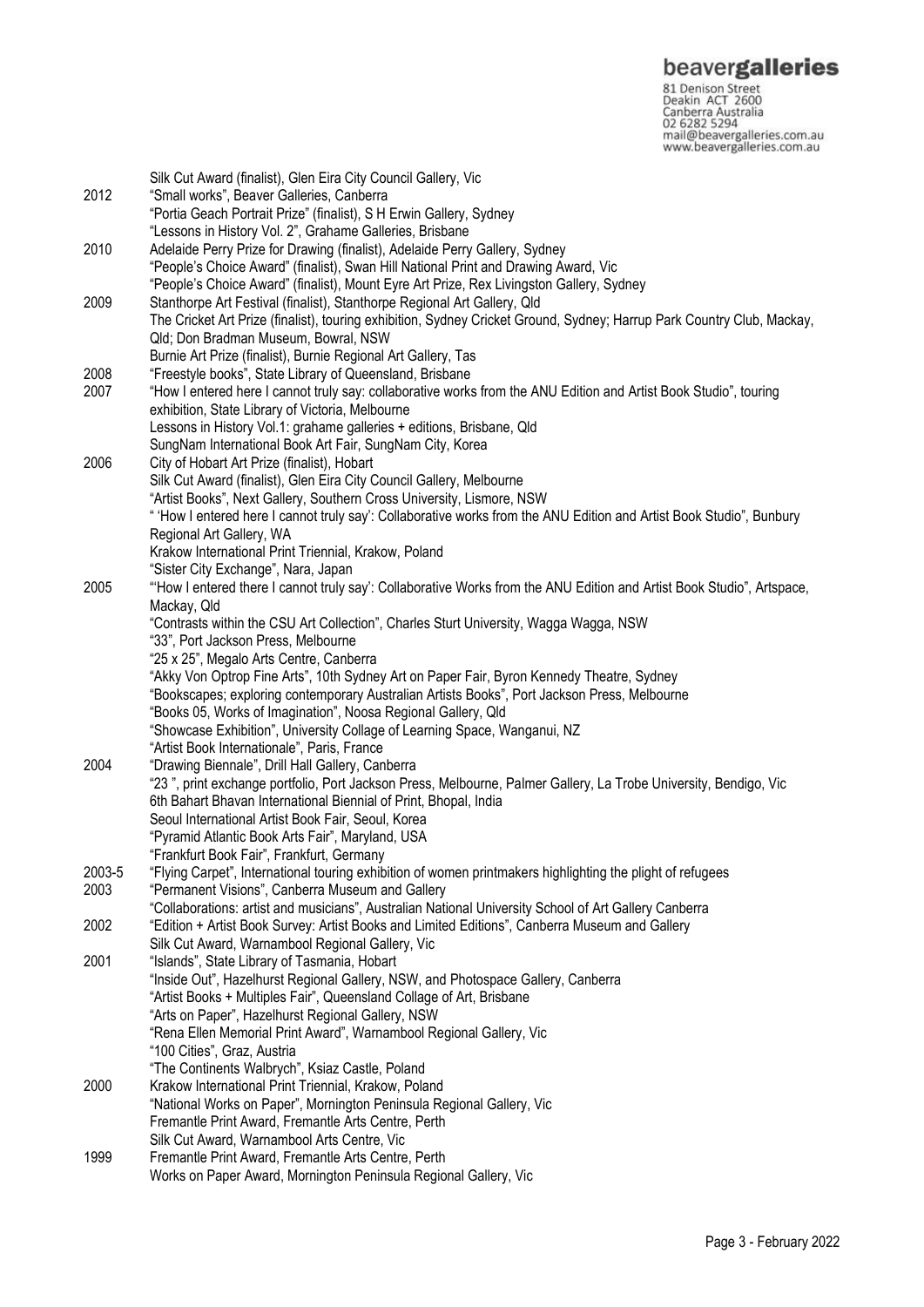**beavergalleries**<br> **81 Denison Street**<br>
Deakin ACT 2600<br>
Canberra Australia<br>
02 6282 5294<br>
mail@beavergalleries.com.au<br>
www.beavergalleries.com.au

| 1998 | Silk Cut Award, Glen Eira Arts Complex, Caulfield, Vic                                                                    |
|------|---------------------------------------------------------------------------------------------------------------------------|
|      | Fremantle Print Award, Fremantle Arts Centre, Perth                                                                       |
|      | "The Artists Book Is Not a Taxi", Main Street Editions, Adelaide                                                          |
|      | 5th Biennale of Graphic Art, Belgrade, Serbia                                                                             |
|      |                                                                                                                           |
|      | Kunst Contemporary Art Fair, Amsterdam, The Netherlands                                                                   |
| 1997 | 40 National and International Artists Who Make Artists Books", Criterion Fine Art Gallery, Braidwood, NSW                 |
|      | Fremantle Print Award, Fremantle Arts Centre, Perth                                                                       |
|      | "Printmedia Award", Casula Powerhouse, Sydney                                                                             |
|      | Works on Paper Award, Mornington Peninsula Regional Gallery, Vic                                                          |
| 1996 | "Fragile Objects", Graphic Investigation Workshop, National Library of Australia, Canberra                                |
|      | "A Matter of Making: CSA Alumni", Australian National University School of Art Gallery, Canberra                          |
|      | "Small Print and Book Exchange", touring exhibition, USA and New Zealand                                                  |
|      | "Ici un Bout de Monde", Institut d'Arts Visuels, Orleans, France                                                          |
|      | London Book Fair, Barbican Centre, London, UK                                                                             |
| 1995 | "Heaven on a string", Touring Exhibition, Robb Street Gallery, Bairnsdale, Vic                                            |
|      |                                                                                                                           |
|      | "Fragile Objects", Graphic Investigation Workshop, Musse des Beaux Arts le Loche, Switzerland                             |
| 1994 | "The Print, the Press, the Artist and the Printer" Drill Hall Gallery, Canberra                                           |
|      | "Fragile Objects", Graphic Investigation Workshop, Embassy of Australia, Washington, USA                                  |
| 1993 | "Ten tears of Acquisitions: A selection from the Australian National University collection", Drill Hall Gallery, Canberra |
|      | "Only Girls Can Do It", Australian Girls Own Gallery, Canberra                                                            |
|      | "Major Printers and Printmakers", Solander Gallery, Canberra                                                              |
|      | "Fremantle Print Award 1993", Fremantle Arts Centre, Perth                                                                |
|      | "A Celebration", Robb Street Gallery, Bairnsdale, Vic                                                                     |
|      | "Mercator and the Cartography", Ex Libris Biennale, St. Niklas, Belgium                                                   |
| 1992 | "Furniture for the Boudoir: Sixteen Canberra Designer-makers, David Jones, Canberra                                       |
|      | "Fragile Objects", Graphic Investigation Workshop 1978-92, Monash Studios, Melbourne                                      |
|      |                                                                                                                           |
|      | "Drawings '92", Australian National University School of Art, Canberra                                                    |
|      | "Compact Disc Show", Ben Grady Gallery, Canberra                                                                          |
|      | "Sun, Smoke and Steel", Studio One, travelling exhibition                                                                 |
| 1991 | "Social Images", Gorman House, Canberra                                                                                   |
|      | "Insight", Criterion Fine Art Gallery, Braidwood, NSW                                                                     |
|      | "Hard pressed paper and clay", Jan Taylor Gallery, Sydney                                                                 |
|      | "Contemporary Outdoor Furniture Exhibition", Cuppacumbalong Arts Centre, Canberra                                         |
|      | "Artists who make books", Monash University, Vic                                                                          |
|      | "Harrogate Poster Biennale", Harrogate, UK                                                                                |
| 1990 | "Evocations of the Garden", Huntly Property, Canberra                                                                     |
|      | "Affinites", Australian National University School of Art Gallery, Canberra                                               |
|      | "Expositions", Graphic Investigation Workshop, Institut d'Arts Visuels, Orleans, France                                   |
| 1989 | "10-1 Print Project", Studio One Travelling Exhibition                                                                    |
| 1988 | "Painted Screens", Libby Edwards Gallery, Melbourne                                                                       |
|      |                                                                                                                           |
| 1987 | "Opening Exhibition", Robb Street Gallery, Bairnsdale, Vic<br>"Under 400", Giles Street Gallery, Canberra                 |
|      |                                                                                                                           |
|      | "Australian Printmakers", Australian National University School of Art Gallery, Canberra                                  |
| 1986 | "Visual Arts Tenants Show", Contemporary Arts Space, Canberra                                                             |
|      | "Time and Space", Canberra School of Art Gallery                                                                          |
|      | "Australian National University Collection", Drill Hall Gallery, Canberra                                                 |
| 1985 | "Studio One", Kingston Arts Space Gallery, Canberra                                                                       |
|      | "Small Prints", Stadia Graphics, Sydney                                                                                   |
|      | "Selected Staff Exhibition", Australian National University School of Art Gallery, Canberra                               |
|      | CAPO Collection, Link Gallery, Canberra                                                                                   |
| 1984 | "First Tenants Show", Kingston Arts Space Gallery, Canberra                                                               |
| 1983 | "Staff Show", Australian National University School of Art Gallery, Canberra                                              |
|      | "Recent Work", Gambrawartha Gallery, Albury, NSW                                                                          |
| 1982 | "Staff Show", Australian National University School of Art Gallery, Canberra                                              |
|      | "1st Annual Invitation Exhibition", Charles Sturt University, Wagga Wagga, NSW                                            |
| 1981 | Gallery Huntly, Canberra                                                                                                  |
|      |                                                                                                                           |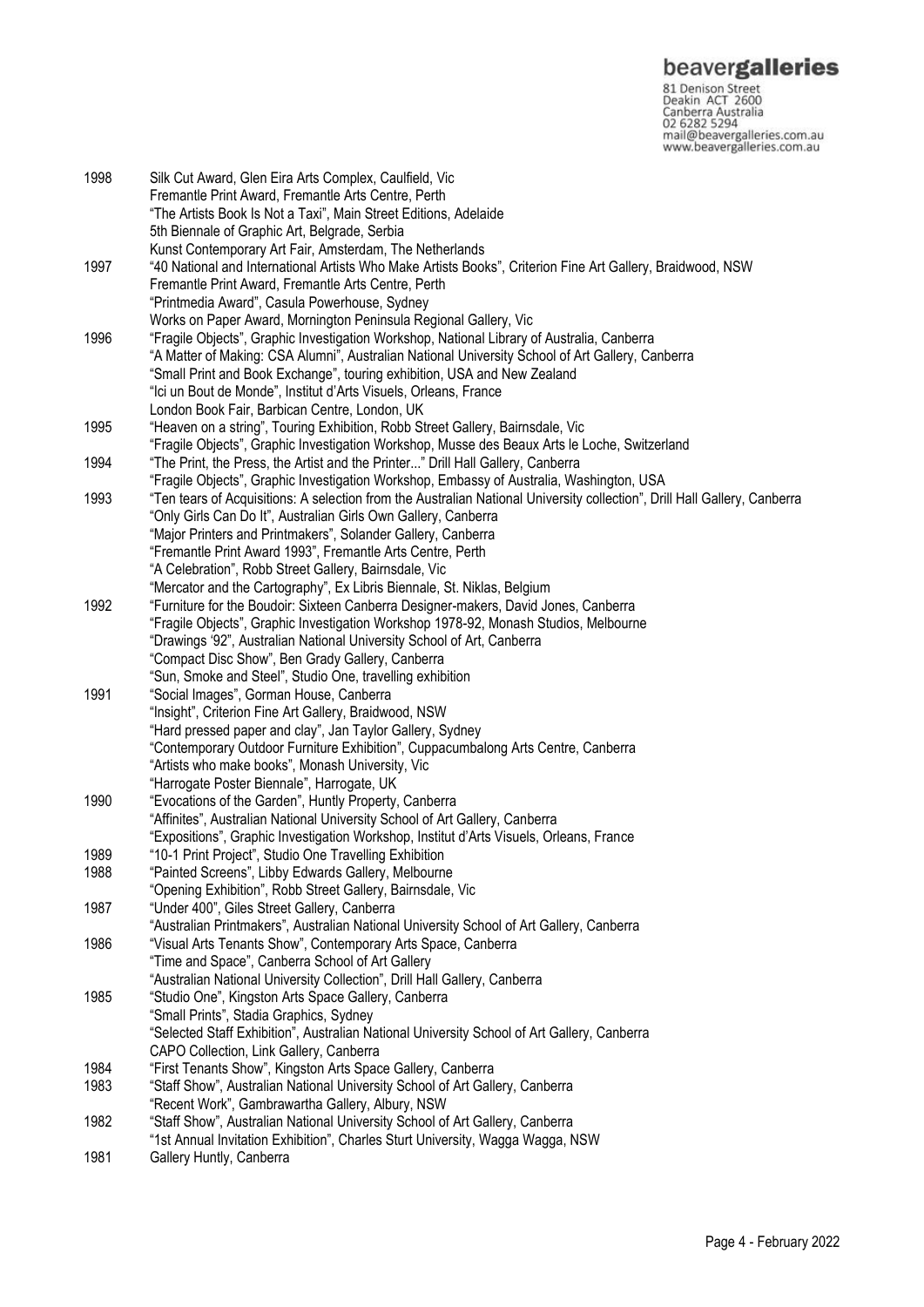## beavergalleries

81 Denison Street<br>Deakin ACT 2600 Canberra Australia 02 6282 5294 mail@beavergalleries.com.au www.beavergalleries.com.au

- 1980 "Graduation Exhibition", Link Gallery, Canberra
- Contemporary Arts Society, Adelaide
- 1978 Print Council of Australia, National Touring Exhibition

# **AWARDS / COMMISSIONS**

- 2021 Winner, 2021 Artist of the Year, City News ACT Arts Award Winner, Canberra Critics Circle Visual Arts Award (for "Transcient" at Beaver Galleries, ACT) Winner, Geelong Print Prize, Geelong, Vic Award of Excellence, WAMA Art Prize Finalist, Muswellbrook Art Prize, Muswellbrook, NSW Finalist, 'InkMasters', Tank Arts Centres, Cairns, Qld 2020 Peoples Choice Award, Megalo International Print Prize, Canberra Winner: 'Libris Awards: Australian Artists' Book Prize', Artspace Mackay, Qld 2019 Visual Arts Award: The Canberra Critics Circle, Canberra Finalist: 'Geelong Print Prize', Geelong, Vic Winner, Inaugural Megalo International Print Prize, Canberra
- Finalist, Guanlan International Print Biennial, China Printmaking Museum, Guanlan, Shenzhen, China Special Prize, Ulsan International Woodcut Biennale, South Korea
- 2018 Finalist, Swan Hill National Print and Drawing Award, Swan Hill Regional Art Gallery, Vic
- Finalist, Libris Awards, Artspace Mackay, Mackay, Qld
- 2017 Winner, Geelong acquisitive print award, Geelong Gallery, Vic Winner, Banyule Award for Works on Paper, Banyule City Council, Melbourne Final Selection, 6<sup>th</sup> Guanlan International Print Biennial, China Printmaking Museum, Guanlan, Shenzen
- 2015 Silk Cut People's Choice Award
- 2014 Finalist, Silk Cut Award, Vic
- Finalist, City of Hobart Art Prize, Tas
- 2010 Winner, Viewer's Choice ("Swarm over Lake Eyre"), Mount Eyre Vineyards Art Prize, SA
- Peoples' Choice Award, Swan Hill National Print and Drawing Award, Vic
- 2007 Selected artist, Hutchins Art Prize, Hobart<br>2005 Visions of Australia Touring Grant, Austral
- Visions of Australia Touring Grant, Australia Council for the Arts
- 2002 Professional Experience Grant, Artists Residency, Skopelos Foundation for the Arts, Skopelos, Greece
- 2001 Canberra Critics Circle Award, "Resonance" exhibition, Canberra
- 2000 Capital Arts Patrons Organisation (CAPO) Visual Artist Fellowship, Canberra artsACT project grant, Canberra
- 1994 Professional Experience Grant, to co-ordinate "Fragile Objects" tour to Washington, USA Canberra Critics Circle Award, "Boudoir" exhibition, Canberra

### **PUBLICATIONS**

- 2020 "Intricate layers of radiant detail", Sasha Grishin, Canberra Times, 16 November<br>2019 "World on fire", Nan Mulder, Printmaking Todav, Vol 28, Issue 112, Winter
- 2019 "World on fire", Nan Mulder, *Printmaking Today*, Vol 28, Issue 112, Winter "Muse Morocco", Dianne Fogwell, *Imprint*, Vol 54, No 2 "Cooking with Ink", Jim Pavlidis, *Imprint,* Vol 54, No 2
	- "A Printmaker's Cookbook Images In Relief", Nan Mulder, *Printmaking Today*, Vol 28, Issue 110
- 2008 "Elements", Thomas Middlemost, catalogue, Charles Sturt University, Wagga Wagga**,** NSW **"**New Director, New Directions", *Imprint*, Print Council of Australia
- "Fogwell work refuses to yield secrets", Sasha Grishin, *Canberra Times*, 25 August 2007 "Paper, the work", *Membership Magazine of Kyesung Paper Co.Ltd,* Summer ed., vol.121 "Book art affair", Dianne Fogwell, *ILLUST*, June 2007, Vol.96
	- "Dianne Fogwell", *Membership Magazine of Kyesung Paper Co.Ltd,* Autumn ed., Vol.122
- 2004 "How I entered Here I Truly Cannot Say; Collaborative Works from the Editions and Artist Book Studio", Caren Florence*, Imprint,* Vol.39, No. 4
	- *A Plate Never Ends; The Drawing of Dianne Fogwell,* Jane Kinsman, catalogue, Drill Hall Gallery, Canberra
- 2001 "Notation, Samples and the Manuscript", Merryn Gates, Catalogue; *Dianne Fogwell: Collected Works 1979-2001 "Dreams and Swords",* Sasha Grishin, Catalogue; *Dianne Fogwell: Collected Works 1979-2001*
- 1999 *Canberra Arts Anthology,* Robin Wallace-Crabbe, National Library of Australia
- 1998 "Dianne Fogwell: A Printmaker on the Boundaries of Art", Sasha Grishin, *Imprint,* Vol.33, No 2